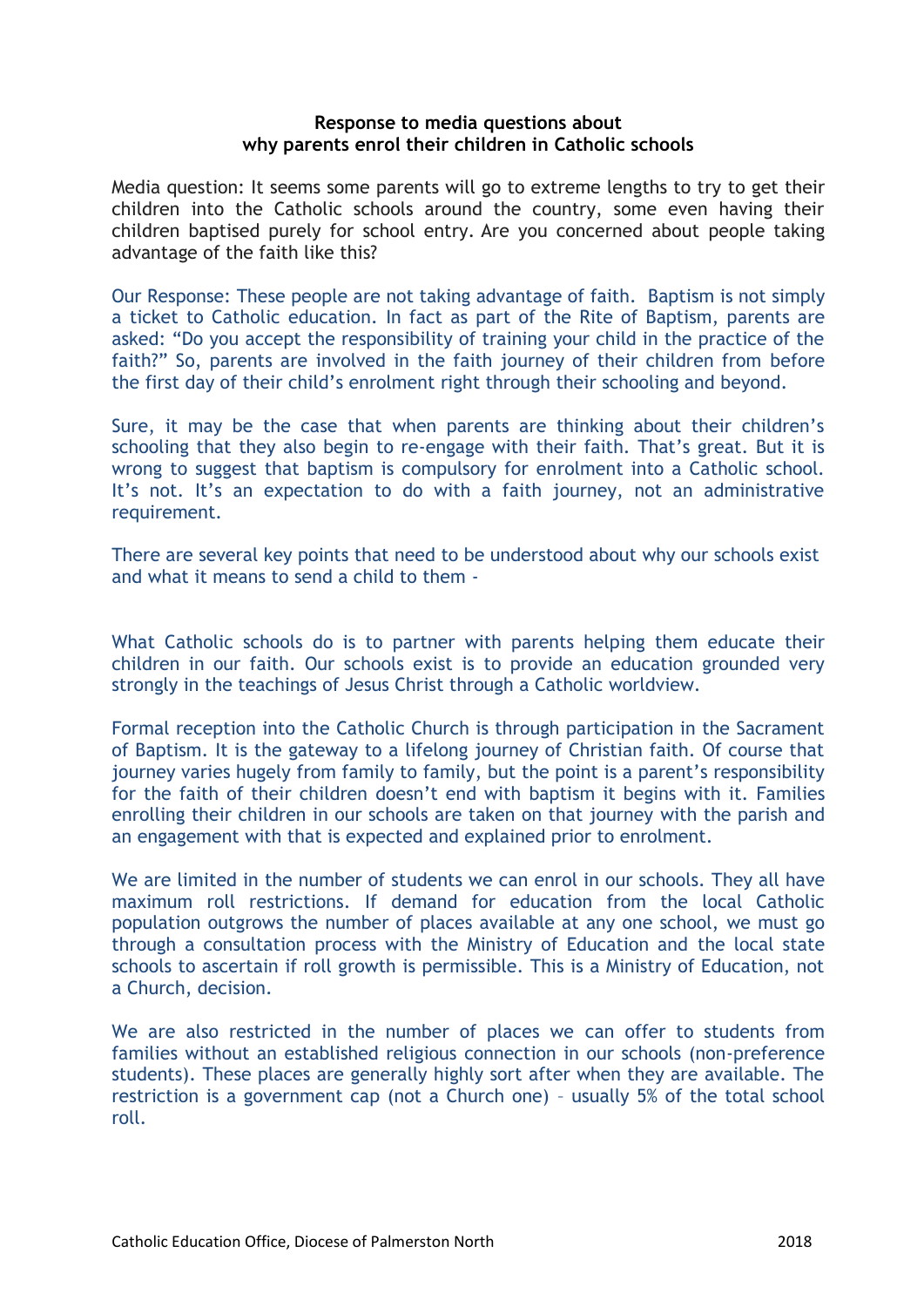Media question: In Ireland 24 per cent of parents surveyed said they would not have baptised their child if they did not need baptism to gain entry to school. Do you believe the same issue exists in New Zealand? Are you aware of this happening? Is it something you monitor if children are practising or not?

Our response: That is not our experience here. Our experience is that parents and grandparents – including those who may have become distanced from the Church – delight in seeing their children grow in faith.

Practicing of faith is not monitored, it is encouraged. Our schools, through their entire school programme, seek to assist all parents to walk the faith journey authentically with their children. There is an expectation that they will engage with and participate in the liturgical and spiritual life of the school and parish community in order to do this.

Media question: What do you think smaller Catholic schools offer that make them so desirable for parents to go to these sorts of lengths?

Our response: As we've indicated, we don't agree with the "these sorts of lengths" comment. This perception is inaccurate.

There is a multitude of reasons why our schools are so appealing to parents. And it is worth noting that we have a huge variety of families in our schools, and we have a particularly successful engagement with ethnic minorities and lower socio-economic families. This passion for students who benefit from a hand up comes from our faith. Religious foundations underpin the whole schooling experience. Our schools strive to educate in a manner which reflects our basic belief that we are all made in the image and likeness of God and are good; that we all have an innate dignity that must be respected and that we come to a deeper awareness of the implications of this through our relationship with Jesus Christ and his community, the Church.

That means the driving force in our schools is to 'be the face and hands of Christ' to those we encounter. We know the lived reality of this deep conviction attracts some parents to our schools and of course it may well mean that others decide against our schools, particularly when parents sense that there is an expectation of participation.

Undoubtedly though there is a growing phenomenon in NZ society of parents seeking out schools with the clear value systems which they want for their child's formative education. In our Catholic schools this is overtly presented and comes from our religious and spiritual base. All schools have values. Ours, and other Church schools, have faith too.

Media question: In Ireland, a country torn by religion, they are looking to change their admission rules. Their education minister said he plans to limit or remove the role that religion can play in the school admission process as the system is 'unfair' and does not reflect the reality of modern Irish society, where the number of Catholic-controlled schools is now well ahead of the proportion of families who are practising Catholics. Do you think New Zealand should look at following suit?